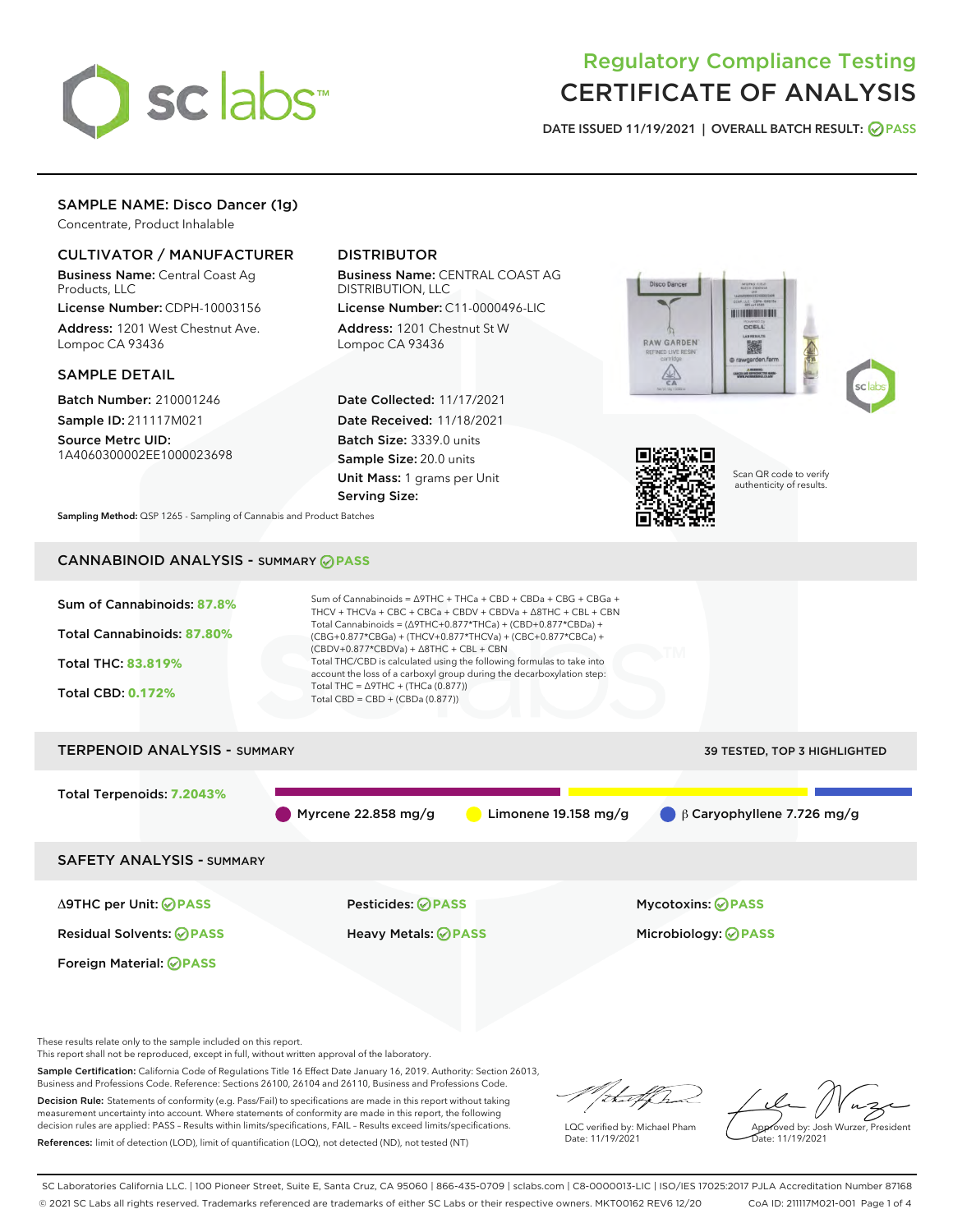



DISCO DANCER (1G) | DATE ISSUED 11/19/2021 | OVERALL BATCH RESULT: **⊘** PASS

#### CANNABINOID TEST RESULTS - 11/18/2021 2 PASS

Tested by high-performance liquid chromatography with diode-array detection (HPLC-DAD). **Method:** QSP 1157 - Analysis of Cannabinoids by HPLC-DAD

#### TOTAL CANNABINOIDS: **87.80%**

Total Cannabinoids (Total THC) + (Total CBD) + (Total CBG) + (Total THCV) + (Total CBC) + (Total CBDV) + ∆8THC + CBL + CBN

TOTAL THC: **83.819%** Total THC (∆9THC+0.877\*THCa)

TOTAL CBD: **0.172%**

Total CBD (CBD+0.877\*CBDa)

TOTAL CBG: 2.971% Total CBG (CBG+0.877\*CBGa)

TOTAL THCV: 0.37% Total THCV (THCV+0.877\*THCVa)

TOTAL CBC: ND Total CBC (CBC+0.877\*CBCa)

TOTAL CBDV: ND Total CBDV (CBDV+0.877\*CBDVa)

| <b>COMPOUND</b>            | LOD/LOQ<br>(mg/g) | <b>MEASUREMENT</b><br><b>UNCERTAINTY</b><br>(mg/g) | <b>RESULT</b><br>(mg/g) | <b>RESULT</b><br>(%) |
|----------------------------|-------------------|----------------------------------------------------|-------------------------|----------------------|
| <b>A9THC</b>               | 0.06 / 0.26       | ±28.834                                            | 838.19                  | 83.819               |
| <b>CBG</b>                 | 0.06/0.19         | ±1.171                                             | 29.71                   | 2.971                |
| <b>THCV</b>                | 0.1 / 0.2         | ±0.18                                              | 3.7                     | 0.37                 |
| <b>CBN</b>                 | 0.1 / 0.3         | ±0.16                                              | 2.5                     | 0.25                 |
| $\triangle$ 8THC           | 0.1 / 0.4         | ±0.18                                              | 2.2                     | 0.22                 |
| <b>CBD</b>                 | 0.07/0.29         | ±0.080                                             | 1.72                    | 0.172                |
| <b>THCa</b>                | 0.05/0.14         | N/A                                                | <b>ND</b>               | <b>ND</b>            |
| <b>THCVa</b>               | 0.07/0.20         | N/A                                                | <b>ND</b>               | <b>ND</b>            |
| <b>CBDa</b>                | 0.02/0.19         | N/A                                                | <b>ND</b>               | <b>ND</b>            |
| <b>CBDV</b>                | 0.04/0.15         | N/A                                                | <b>ND</b>               | <b>ND</b>            |
| <b>CBDVa</b>               | 0.03/0.53         | N/A                                                | <b>ND</b>               | <b>ND</b>            |
| <b>CBGa</b>                | 0.1/0.2           | N/A                                                | <b>ND</b>               | <b>ND</b>            |
| <b>CBL</b>                 | 0.06 / 0.24       | N/A                                                | <b>ND</b>               | <b>ND</b>            |
| <b>CBC</b>                 | 0.2 / 0.5         | N/A                                                | <b>ND</b>               | <b>ND</b>            |
| <b>CBCa</b>                | 0.07/0.28         | N/A                                                | <b>ND</b>               | <b>ND</b>            |
| <b>SUM OF CANNABINOIDS</b> |                   |                                                    | 878.0 mg/g              | 87.8%                |

#### **UNIT MASS: 1 grams per Unit**

| ∆9THC per Unit                         | 1120 per-package limit | 838.19 mg/unit | <b>PASS</b> |
|----------------------------------------|------------------------|----------------|-------------|
| <b>Total THC per Unit</b>              |                        | 838.19 mg/unit |             |
| <b>CBD per Unit</b>                    |                        | $1.72$ mg/unit |             |
| <b>Total CBD per Unit</b>              |                        | $1.72$ mg/unit |             |
| <b>Sum of Cannabinoids</b><br>per Unit |                        | 878.0 mg/unit  |             |
| <b>Total Cannabinoids</b><br>per Unit  |                        | 878.0 mg/unit  |             |

### TERPENOID TEST RESULTS - 11/19/2021

Terpene analysis utilizing gas chromatography-flame ionization detection (GC-FID). **Method:** QSP 1192 - Analysis of Terpenoids by GC-FID

| <b>COMPOUND</b>         | LOD/LOQ<br>(mg/g) | <b>MEASUREMENT</b><br><b>UNCERTAINTY</b><br>(mg/g) | <b>RESULT</b><br>(mg/g) | <b>RESULT</b><br>(%) |
|-------------------------|-------------------|----------------------------------------------------|-------------------------|----------------------|
| <b>Myrcene</b>          | 0.008 / 0.025     | ±0.2949                                            | 22.858                  | 2.2858               |
| Limonene                | 0.005 / 0.016     | ±0.2740                                            | 19.158                  | 1.9158               |
| $\beta$ Caryophyllene   | 0.004 / 0.012     | ±0.2750                                            | 7.726                   | 0.7726               |
| Terpinolene             | 0.008 / 0.026     | ±0.0869                                            | 4.241                   | 0.4241               |
| $\beta$ Pinene          | 0.004 / 0.014     | ±0.0384                                            | 3.337                   | 0.3337               |
| $\alpha$ Pinene         | 0.005 / 0.017     | ±0.0280                                            | 3.251                   | 0.3251               |
| Ocimene                 | 0.011 / 0.038     | ±0.0964                                            | 3.004                   | 0.3004               |
| Linalool                | 0.009 / 0.032     | ±0.0838                                            | 2.205                   | 0.2205               |
| $\alpha$ Humulene       | 0.009/0.029       | ±0.0604                                            | 1.882                   | 0.1882               |
| Fenchol                 | 0.010 / 0.034     | ±0.0410                                            | 1.059                   | 0.1059               |
| Terpineol               | 0.016 / 0.055     | ±0.0608                                            | 0.991                   | 0.0991               |
| trans-ß-Farnesene       | 0.008 / 0.025     | ±0.0163                                            | 0.458                   | 0.0458               |
| Camphene                | 0.005 / 0.015     | ±0.0042                                            | 0.361                   | 0.0361               |
| <b>Borneol</b>          | 0.005 / 0.016     | ±0.0086                                            | 0.204                   | 0.0204               |
| Caryophyllene<br>Oxide  | 0.010 / 0.033     | ±0.0072                                            | 0.157                   | 0.0157               |
| $\alpha$ Phellandrene   | 0.006 / 0.020     | ±0.0019                                            | 0.140                   | 0.0140               |
| Fenchone                | 0.009 / 0.028     | ±0.0040                                            | 0.137                   | 0.0137               |
| 3 Carene                | 0.005 / 0.018     | ±0.0018                                            | 0.127                   | 0.0127               |
| $\alpha$ Bisabolol      | 0.008 / 0.026     | ±0.0066                                            | 0.123                   | 0.0123               |
| $\alpha$ Terpinene      | 0.005 / 0.017     | ±0.0018                                            | 0.119                   | 0.0119               |
| Guaiol                  | 0.009 / 0.030     | ±0.0053                                            | 0.113                   | 0.0113               |
| Nerolidol               | 0.009 / 0.028     | ±0.0055                                            | 0.088                   | 0.0088               |
| $\gamma$ Terpinene      | 0.006 / 0.018     | ±0.0014                                            | 0.083                   | 0.0083               |
| p-Cymene                | 0.005 / 0.016     | ±0.0018                                            | 0.068                   | 0.0068               |
| Citronellol             | 0.003 / 0.010     | ±0.0027                                            | 0.056                   | 0.0056               |
| Geraniol                | 0.002 / 0.007     | ±0.0020                                            | 0.045                   | 0.0045               |
| Sabinene Hydrate        | 0.006 / 0.022     | ±0.0012                                            | 0.030                   | 0.0030               |
| Nerol                   | 0.003 / 0.011     | ±0.0010                                            | 0.022                   | 0.0022               |
| Sabinene                | 0.004 / 0.014     | N/A                                                | ND                      | <b>ND</b>            |
| Eucalyptol              | 0.006 / 0.018     | N/A                                                | <b>ND</b>               | <b>ND</b>            |
| (-)-Isopulegol          | 0.005 / 0.016     | N/A                                                | ND                      | ND                   |
| Camphor                 | 0.006 / 0.019     | N/A                                                | ND                      | ND                   |
| Isoborneol              | 0.004 / 0.012     | N/A                                                | <b>ND</b>               | ND                   |
| Menthol                 | 0.008 / 0.025     | N/A                                                | ND                      | ND                   |
| R-(+)-Pulegone          | 0.003 / 0.011     | N/A                                                | ND                      | ND                   |
| <b>Geranyl Acetate</b>  | 0.004 / 0.014     | N/A                                                | <b>ND</b>               | ND                   |
| $\alpha$ Cedrene        | 0.005 / 0.016     | N/A                                                | ND                      | ND                   |
| Valencene               | 0.009 / 0.030     | N/A                                                | ND                      | ND                   |
| Cedrol                  | 0.008 / 0.027     | N/A                                                | <b>ND</b>               | ND                   |
| <b>TOTAL TERPENOIDS</b> |                   |                                                    | 72.043 mg/g             | 7.2043%              |

SC Laboratories California LLC. | 100 Pioneer Street, Suite E, Santa Cruz, CA 95060 | 866-435-0709 | sclabs.com | C8-0000013-LIC | ISO/IES 17025:2017 PJLA Accreditation Number 87168 © 2021 SC Labs all rights reserved. Trademarks referenced are trademarks of either SC Labs or their respective owners. MKT00162 REV6 12/20 CoA ID: 211117M021-001 Page 2 of 4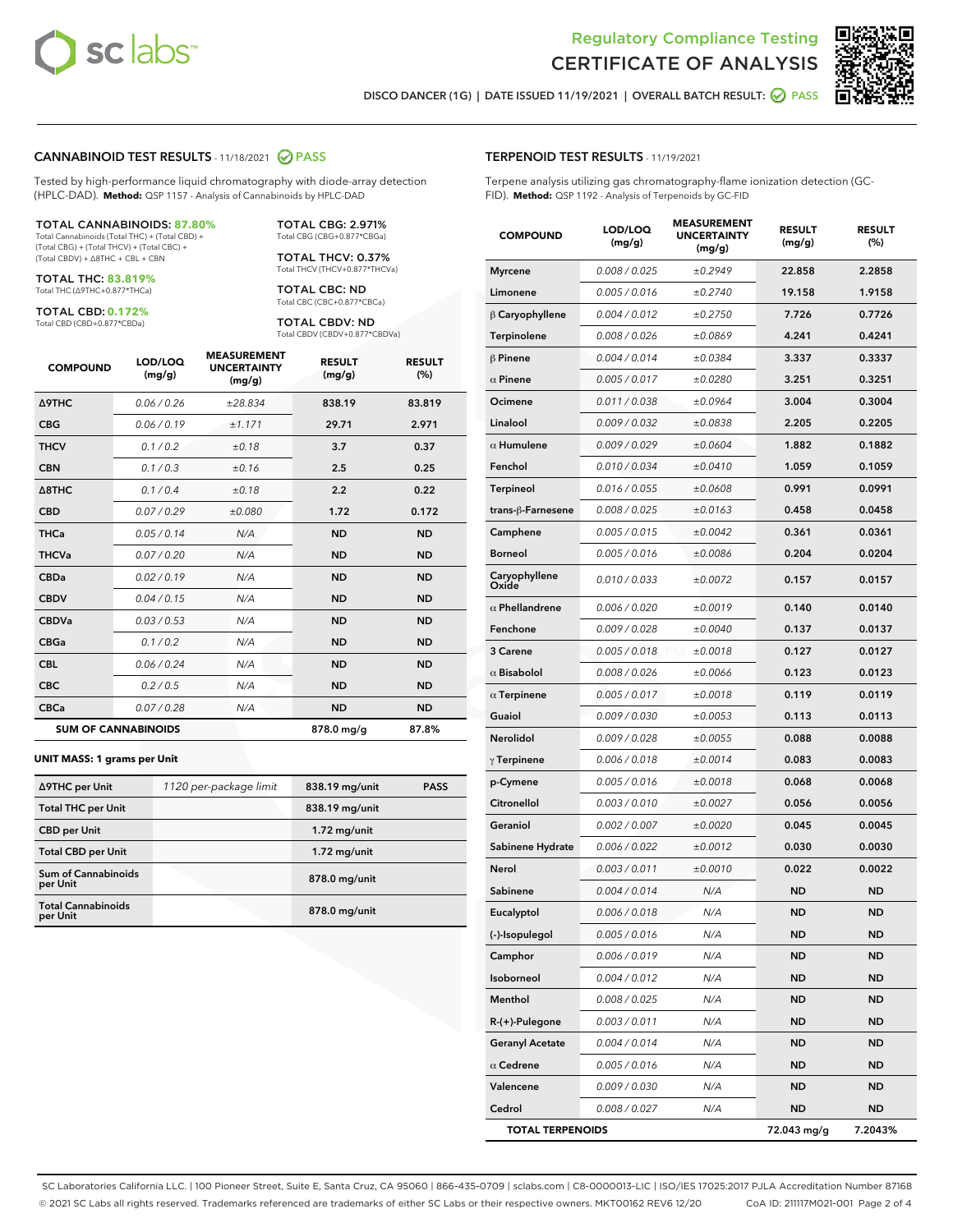



DISCO DANCER (1G) | DATE ISSUED 11/19/2021 | OVERALL BATCH RESULT:  $\bigcirc$  PASS

# CATEGORY 1 PESTICIDE TEST RESULTS - 11/18/2021 2 PASS

Pesticide and plant growth regulator analysis utilizing high-performance liquid chromatography-mass spectrometry (HPLC-MS) or gas chromatography-mass spectrometry (GC-MS). \*GC-MS utilized where indicated. **Method:** QSP 1212 - Analysis of Pesticides and Mycotoxins by LC-MS or QSP 1213 - Analysis of Pesticides by GC-MS

| <b>COMPOUND</b>             | LOD/LOQ<br>$(\mu g/g)$ | <b>ACTION</b><br><b>LIMIT</b><br>$(\mu g/g)$ | <b>MEASUREMENT</b><br><b>UNCERTAINTY</b><br>$(\mu g/g)$ | <b>RESULT</b><br>$(\mu g/g)$ | <b>RESULT</b> |
|-----------------------------|------------------------|----------------------------------------------|---------------------------------------------------------|------------------------------|---------------|
| Aldicarb                    | 0.03 / 0.08            | $\geq$ LOD                                   | N/A                                                     | <b>ND</b>                    | <b>PASS</b>   |
| Carbofuran                  | 0.02/0.05              | $\ge$ LOD                                    | N/A                                                     | <b>ND</b>                    | <b>PASS</b>   |
| Chlordane*                  | 0.03 / 0.08            | $\ge$ LOD                                    | N/A                                                     | <b>ND</b>                    | <b>PASS</b>   |
| Chlorfenapyr*               | 0.03/0.10              | $\ge$ LOD                                    | N/A                                                     | <b>ND</b>                    | <b>PASS</b>   |
| Chlorpyrifos                | 0.02 / 0.06            | $\ge$ LOD                                    | N/A                                                     | <b>ND</b>                    | <b>PASS</b>   |
| Coumaphos                   | 0.02 / 0.07            | $\ge$ LOD                                    | N/A                                                     | <b>ND</b>                    | <b>PASS</b>   |
| Daminozide                  | 0.02 / 0.07            | $\ge$ LOD                                    | N/A                                                     | <b>ND</b>                    | <b>PASS</b>   |
| <b>DDVP</b><br>(Dichlorvos) | 0.03/0.09              | $\ge$ LOD                                    | N/A                                                     | <b>ND</b>                    | <b>PASS</b>   |
| Dimethoate                  | 0.03 / 0.08            | $\ge$ LOD                                    | N/A                                                     | <b>ND</b>                    | <b>PASS</b>   |
| Ethoprop(hos)               | 0.03/0.10              | $\ge$ LOD                                    | N/A                                                     | <b>ND</b>                    | <b>PASS</b>   |
| Etofenprox                  | 0.02/0.06              | $\ge$ LOD                                    | N/A                                                     | <b>ND</b>                    | <b>PASS</b>   |
| Fenoxycarb                  | 0.03/0.08              | $\ge$ LOD                                    | N/A                                                     | <b>ND</b>                    | <b>PASS</b>   |
| Fipronil                    | 0.03/0.08              | $\ge$ LOD                                    | N/A                                                     | <b>ND</b>                    | <b>PASS</b>   |
| Imazalil                    | 0.02 / 0.06            | $\ge$ LOD                                    | N/A                                                     | <b>ND</b>                    | <b>PASS</b>   |
| <b>Methiocarb</b>           | 0.02 / 0.07            | $\ge$ LOD                                    | N/A                                                     | <b>ND</b>                    | <b>PASS</b>   |
| Methyl<br>parathion         | 0.03/0.10              | $\ge$ LOD                                    | N/A                                                     | <b>ND</b>                    | <b>PASS</b>   |
| <b>Mevinphos</b>            | 0.03/0.09              | $\ge$ LOD                                    | N/A                                                     | <b>ND</b>                    | <b>PASS</b>   |
| Paclobutrazol               | 0.02 / 0.05            | $\ge$ LOD                                    | N/A                                                     | <b>ND</b>                    | <b>PASS</b>   |
| Propoxur                    | 0.03/0.09              | $\ge$ LOD                                    | N/A                                                     | <b>ND</b>                    | <b>PASS</b>   |
| Spiroxamine                 | 0.03 / 0.08            | $\ge$ LOD                                    | N/A                                                     | <b>ND</b>                    | <b>PASS</b>   |
| <b>Thiacloprid</b>          | 0.03/0.10              | $\ge$ LOD                                    | N/A                                                     | <b>ND</b>                    | <b>PASS</b>   |
|                             |                        |                                              |                                                         |                              |               |

# CATEGORY 2 PESTICIDE TEST RESULTS - 11/18/2021 @ PASS

| <b>COMPOUND</b>          | LOD/LOO<br>$(\mu g/g)$ | <b>ACTION</b><br>LIMIT<br>$(\mu g/g)$ | <b>MEASUREMENT</b><br><b>UNCERTAINTY</b><br>$(\mu g/g)$ | <b>RESULT</b><br>$(\mu g/g)$ | <b>RESULT</b> |  |
|--------------------------|------------------------|---------------------------------------|---------------------------------------------------------|------------------------------|---------------|--|
| Abamectin                | 0.03/0.10              | 0.1                                   | N/A                                                     | <b>ND</b>                    | <b>PASS</b>   |  |
| Acephate                 | 0.02/0.07              | 0.1                                   | N/A                                                     | <b>ND</b>                    | <b>PASS</b>   |  |
| Acequinocyl              | 0.02/0.07              | 0.1                                   | N/A                                                     | <b>ND</b>                    | <b>PASS</b>   |  |
| Acetamiprid              | 0.02/0.05              | 0.1                                   | N/A                                                     | <b>ND</b>                    | <b>PASS</b>   |  |
| Azoxystrobin             | 0.02/0.07              | 0.1                                   | N/A                                                     | <b>ND</b>                    | <b>PASS</b>   |  |
| <b>Bifenazate</b>        | 0.01/0.04              | 0.1                                   | N/A                                                     | <b>ND</b>                    | <b>PASS</b>   |  |
| <b>Bifenthrin</b>        | 0.02/0.05              | 3                                     | N/A                                                     | <b>ND</b>                    | <b>PASS</b>   |  |
| <b>Boscalid</b>          | 0.03/0.09              | 0.1                                   | N/A                                                     | <b>ND</b>                    | <b>PASS</b>   |  |
| Captan                   | 0.19/0.57              | 0.7                                   | N/A                                                     | <b>ND</b>                    | <b>PASS</b>   |  |
| Carbaryl                 | 0.02/0.06              | 0.5                                   | N/A                                                     | <b>ND</b>                    | <b>PASS</b>   |  |
| Chlorantranilip-<br>role | 0.04/0.12              | 10                                    | N/A                                                     | <b>ND</b>                    | <b>PASS</b>   |  |
| Clofentezine             | 0.03/0.09              | 0.1                                   | N/A                                                     | <b>ND</b>                    | <b>PASS</b>   |  |

# CATEGORY 2 PESTICIDE TEST RESULTS - 11/18/2021 continued

| <b>COMPOUND</b>               | LOD/LOQ<br>(µg/g) | <b>ACTION</b><br><b>LIMIT</b><br>(µg/g) | <b>MEASUREMENT</b><br><b>UNCERTAINTY</b><br>(µg/g) | <b>RESULT</b><br>(µg/g) | <b>RESULT</b> |
|-------------------------------|-------------------|-----------------------------------------|----------------------------------------------------|-------------------------|---------------|
| Cyfluthrin                    | 0.12 / 0.38       | $\overline{c}$                          | N/A                                                | <b>ND</b>               | <b>PASS</b>   |
| Cypermethrin                  | 0.11/0.32         | 1                                       | N/A                                                | <b>ND</b>               | <b>PASS</b>   |
| <b>Diazinon</b>               | 0.02 / 0.05       | 0.1                                     | N/A                                                | <b>ND</b>               | <b>PASS</b>   |
| Dimethomorph                  | 0.03 / 0.09       | 2                                       | N/A                                                | <b>ND</b>               | <b>PASS</b>   |
| Etoxazole                     | 0.02 / 0.06       | 0.1                                     | N/A                                                | <b>ND</b>               | <b>PASS</b>   |
| Fenhexamid                    | 0.03 / 0.09       | 0.1                                     | N/A                                                | <b>ND</b>               | <b>PASS</b>   |
| Fenpyroximate                 | 0.02 / 0.06       | 0.1                                     | N/A                                                | <b>ND</b>               | <b>PASS</b>   |
| Flonicamid                    | 0.03/0.10         | 0.1                                     | N/A                                                | <b>ND</b>               | <b>PASS</b>   |
| Fludioxonil                   | 0.03 / 0.10       | 0.1                                     | N/A                                                | <b>ND</b>               | <b>PASS</b>   |
| Hexythiazox                   | 0.02 / 0.07       | 0.1                                     | N/A                                                | <b>ND</b>               | <b>PASS</b>   |
| Imidacloprid                  | 0.04 / 0.11       | 5                                       | N/A                                                | <b>ND</b>               | <b>PASS</b>   |
| Kresoxim-methyl               | 0.02 / 0.07       | 0.1                                     | N/A                                                | <b>ND</b>               | <b>PASS</b>   |
| <b>Malathion</b>              | 0.03 / 0.09       | 0.5                                     | N/A                                                | <b>ND</b>               | <b>PASS</b>   |
| Metalaxyl                     | 0.02 / 0.07       | $\overline{c}$                          | N/A                                                | <b>ND</b>               | <b>PASS</b>   |
| Methomyl                      | 0.03 / 0.10       | 1                                       | N/A                                                | <b>ND</b>               | <b>PASS</b>   |
| Myclobutanil                  | 0.03 / 0.09       | 0.1                                     | N/A                                                | <b>ND</b>               | <b>PASS</b>   |
| Naled                         | 0.02 / 0.07       | 0.1                                     | N/A                                                | <b>ND</b>               | <b>PASS</b>   |
| Oxamyl                        | 0.04 / 0.11       | 0.5                                     | N/A                                                | <b>ND</b>               | <b>PASS</b>   |
| Pentachloronitro-<br>benzene* | 0.03 / 0.09       | 0.1                                     | N/A                                                | <b>ND</b>               | <b>PASS</b>   |
| Permethrin                    | 0.04 / 0.12       | 0.5                                     | N/A                                                | <b>ND</b>               | <b>PASS</b>   |
| Phosmet                       | 0.03 / 0.10       | 0.1                                     | N/A                                                | <b>ND</b>               | <b>PASS</b>   |
| Piperonylbu-<br>toxide        | 0.02 / 0.07       | 3                                       | N/A                                                | <b>ND</b>               | <b>PASS</b>   |
| Prallethrin                   | 0.03 / 0.08       | 0.1                                     | N/A                                                | <b>ND</b>               | <b>PASS</b>   |
| Propiconazole                 | 0.02 / 0.07       | 0.1                                     | N/A                                                | <b>ND</b>               | <b>PASS</b>   |
| Pyrethrins                    | 0.04 / 0.12       | 0.5                                     | N/A                                                | ND                      | <b>PASS</b>   |
| Pyridaben                     | 0.02 / 0.07       | 0.1                                     | N/A                                                | <b>ND</b>               | <b>PASS</b>   |
| Spinetoram                    | 0.02 / 0.07       | 0.1                                     | N/A                                                | <b>ND</b>               | <b>PASS</b>   |
| Spinosad                      | 0.02 / 0.07       | 0.1                                     | N/A                                                | <b>ND</b>               | <b>PASS</b>   |
| Spiromesifen                  | 0.02 / 0.05       | 0.1                                     | N/A                                                | <b>ND</b>               | <b>PASS</b>   |
| Spirotetramat                 | 0.02 / 0.06       | 0.1                                     | N/A                                                | <b>ND</b>               | <b>PASS</b>   |
| Tebuconazole                  | 0.02 / 0.07       | 0.1                                     | N/A                                                | <b>ND</b>               | <b>PASS</b>   |
| Thiamethoxam                  | 0.03 / 0.10       | 5                                       | N/A                                                | <b>ND</b>               | <b>PASS</b>   |
| Trifloxystrobin               | 0.03 / 0.08       | 0.1                                     | N/A                                                | <b>ND</b>               | <b>PASS</b>   |

SC Laboratories California LLC. | 100 Pioneer Street, Suite E, Santa Cruz, CA 95060 | 866-435-0709 | sclabs.com | C8-0000013-LIC | ISO/IES 17025:2017 PJLA Accreditation Number 87168 © 2021 SC Labs all rights reserved. Trademarks referenced are trademarks of either SC Labs or their respective owners. MKT00162 REV6 12/20 CoA ID: 211117M021-001 Page 3 of 4